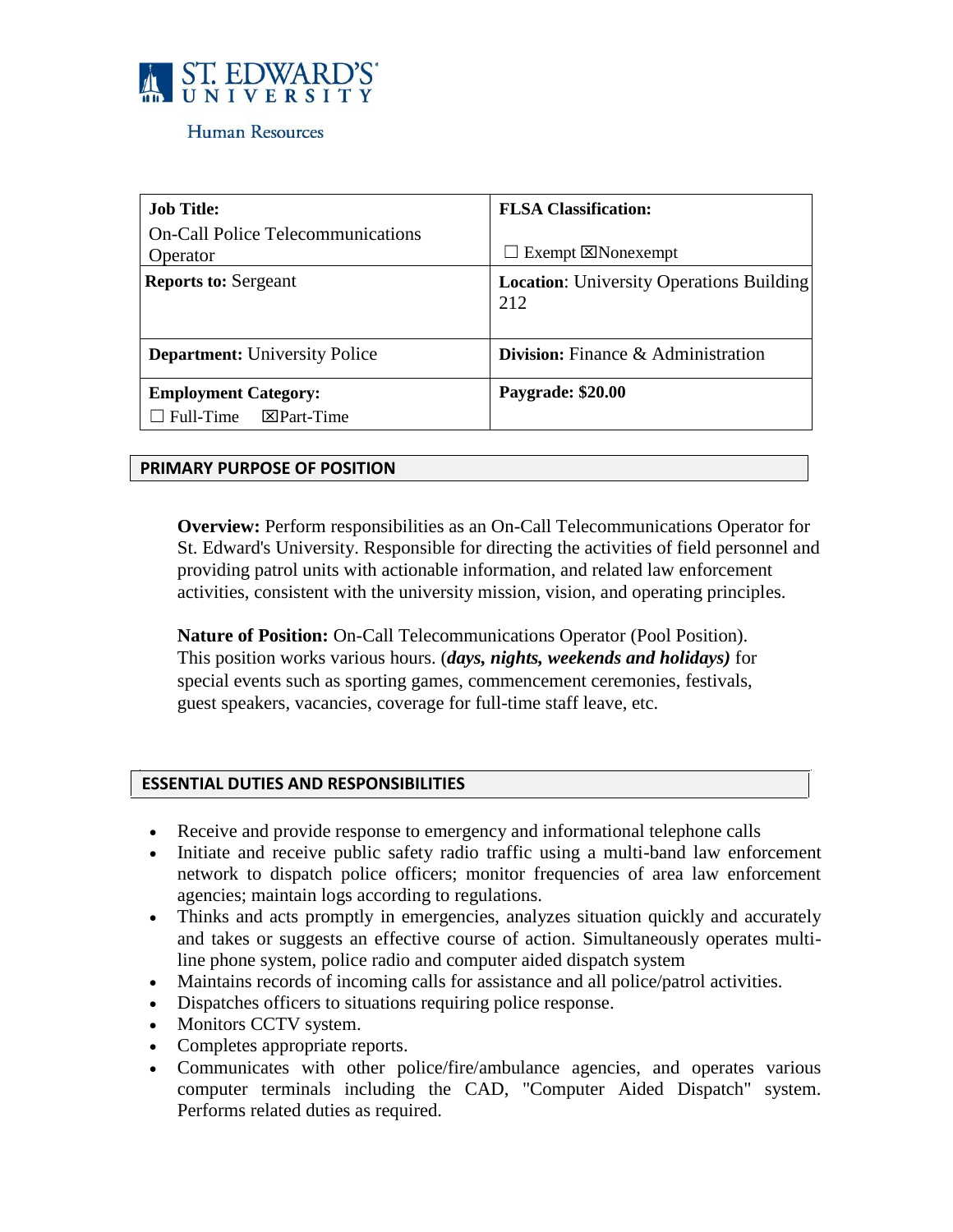# **QUALIFICATIONS**

- Currently licensed or eligible to obtain a TCOLE Telecommunications license with at least 2 years prior public safety dispatch experience required.
- High school graduation or GED.
- Ability to obtain and maintain State of Texas mandated licenses & certifications and training requirements as directed by Federal Communications Commission, State of Texas and Federal agencies and Departmental policy and regulations.
- Must pass an extensive background investigation, fingerprinting, and psychological test
- Not currently under indictment for any criminal offense;
- No convictions of a class B or higher misdemeanor or its equivalent
- Never been convicted of any family violence offense;
- Ability to use a multi-line phone system.
- Basic computer knowledge of Microsoft Office products, such as Word, Excel, and Access.
- Thinks and acts promptly; using good judgment in emergencies; analyzes situation quickly and accurately and takes or suggests an effective course of action while maintaining a calm demeanor.
- Must be able to communicate and be understood clearly in person, on the telephone, by radio and in writing.
- Ability to work effectively in a fast-paced environment.
- Ability to comply with workplace guidelines and attendance requirements.
- After training, ability and skill in the use of police radio equipment, telephones, and accurate data entry.
- Ability to sit for long periods of time.

# **Preferred:**

- Bilingual speaking in Spanish
- Prior University or College Law Enforcement Telecommunication's Experience

# **Benefits:**

This position is on-call and is not eligible for benefits.

# **SPECIAL CONDITIONS**

Part-Time / On Call Telecommunication Operators must be reasonably available to respond to the university in emergencies and report for duty in emergency situations such as man-made or natural disasters. The position is considered "Tier 1 / Mission Critical" and the department is organized along a standard law enforcement model. All Telecommunication Operators must wear a uniform or business casual attire on duty, are subject to inspection, and are part of a formal chain of command.